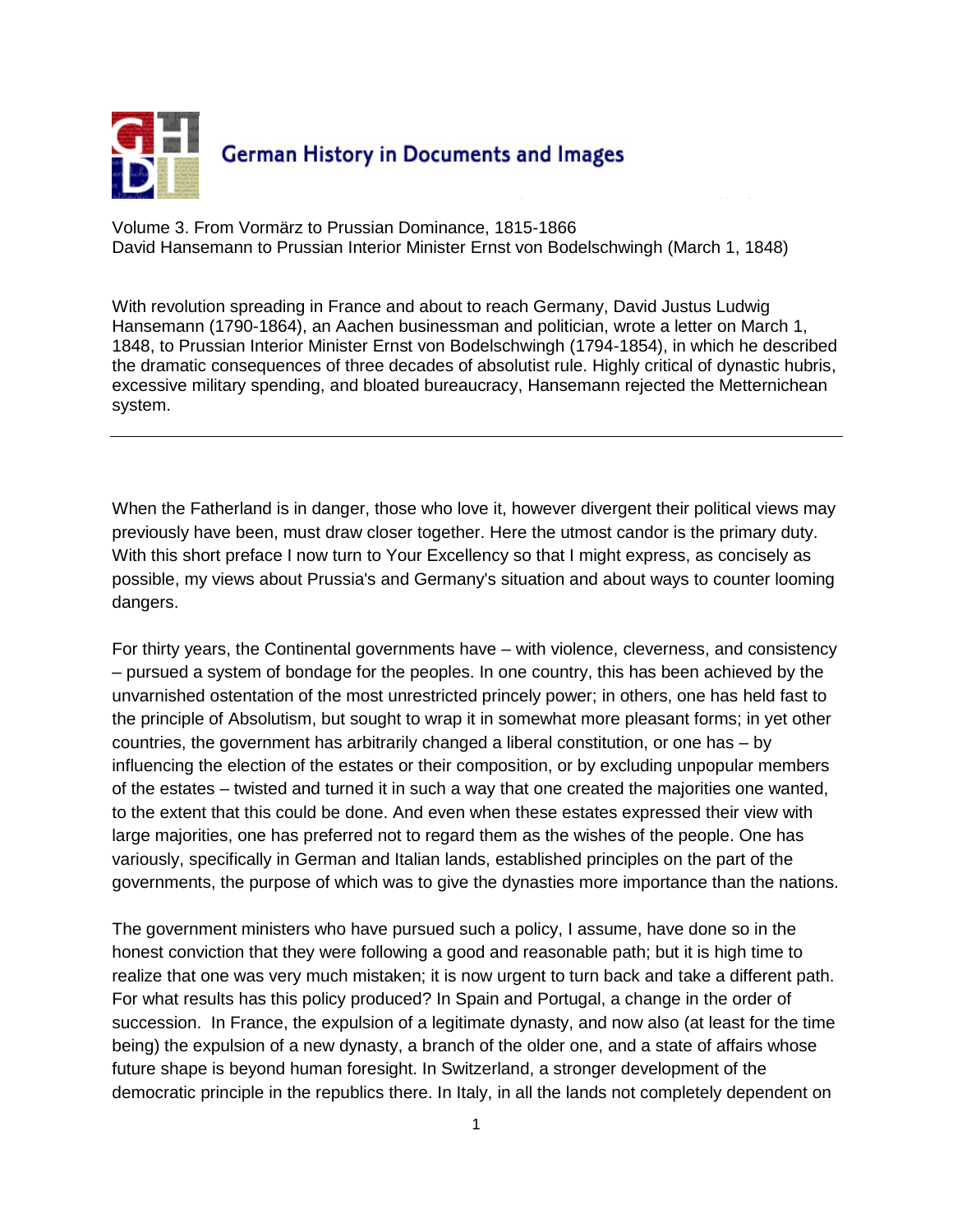Austria, [there are] constitutional monarchies for now – but after the events in France, it is not at all certain whether this kind of development toward freedom will end matters, and additionally [there is] the liveliest spirit of nationality, linked with the strongest hatred against the Germans, whom one views as oppressors of Italian freedom.

In Germany, [there is] a lack of any trust toward the confederal authority, from whom no development of liberal institutions is expected, not even any protection of the constitutional rights of the individual states, nor any guarantee of German independence abroad. The Confederation's greatest power, Austria, [is] weakened by the undisguised inclination of its Italian subjects toward independence, by the uncertain loyalty of its Polish subjects, and by dissatisfaction in the other territories as well. In most of Germany's medium-sized and smaller states, [it is] in part dissatisfaction, and in part an absence of real confidence in the governments. Prussia, after Austria the largest of the confederal states, [is] in constitutional labor pains and temporarily in possession of a constitution of which this much is clear: that its leading principle should be the unrestrained power of the monarch; a major portion of the Protestant population [has had their] religious convictions violated, so that thousands [are] caught between their conscience and worldly interests; the constitutional-monarchical party, to which (with a variety of nuances) the greater majority of the independent and discerning population belongs, [is] unpopular when it makes no secret of its views; a not insignificant portion of the popular class engaged in manual labor in the Rhine Province [is] not particularly inclined toward the government; Polish subjects – like the Poles in Russia and Austria – longingly anticipate the opportune moment for Poland's restoration. All of the German states [are] bereft of a secure, unified bond, bereft of any kind of institution in which the German nation might be represented, and from which it might expect an impulse and leadership toward the assertion of independence.

Russia: spotting every political confusion in Europe and persistently pursuing its farsighted plans, which are also highly dangerous for Prussia's and Germany's independence. In most countries, the German ones included: during a period of peace lasting over thirty years, the maintenance of a large, costly army, and in relative terms a very costly administration; as a consequence of this: high taxes, which are especially oppressive to the popular classes engaged in manual labor, and which do more than a little among these classes to spread views about social conditions that are completely unfeasible and dangerous for the existence of any governmental society.

This [is] how circumstances have developed, regardless of the consistent policy of bondage. If experience has furnished any lessons, then it has clearly stated that this policy of the people and their princes alike is a pernicious one, and that continuing along this path would be the most dangerous experiment that can ever be carried out. Indeed, doubly dangerous now, where in a country as powerful as France, in such a bellicose nation, the republican party has, for the moment, gained the upper hand. Who now cannot envisage the danger that the wars of previous eras might be revived and turn out badly for Prussia, for Germany; who does not grasp